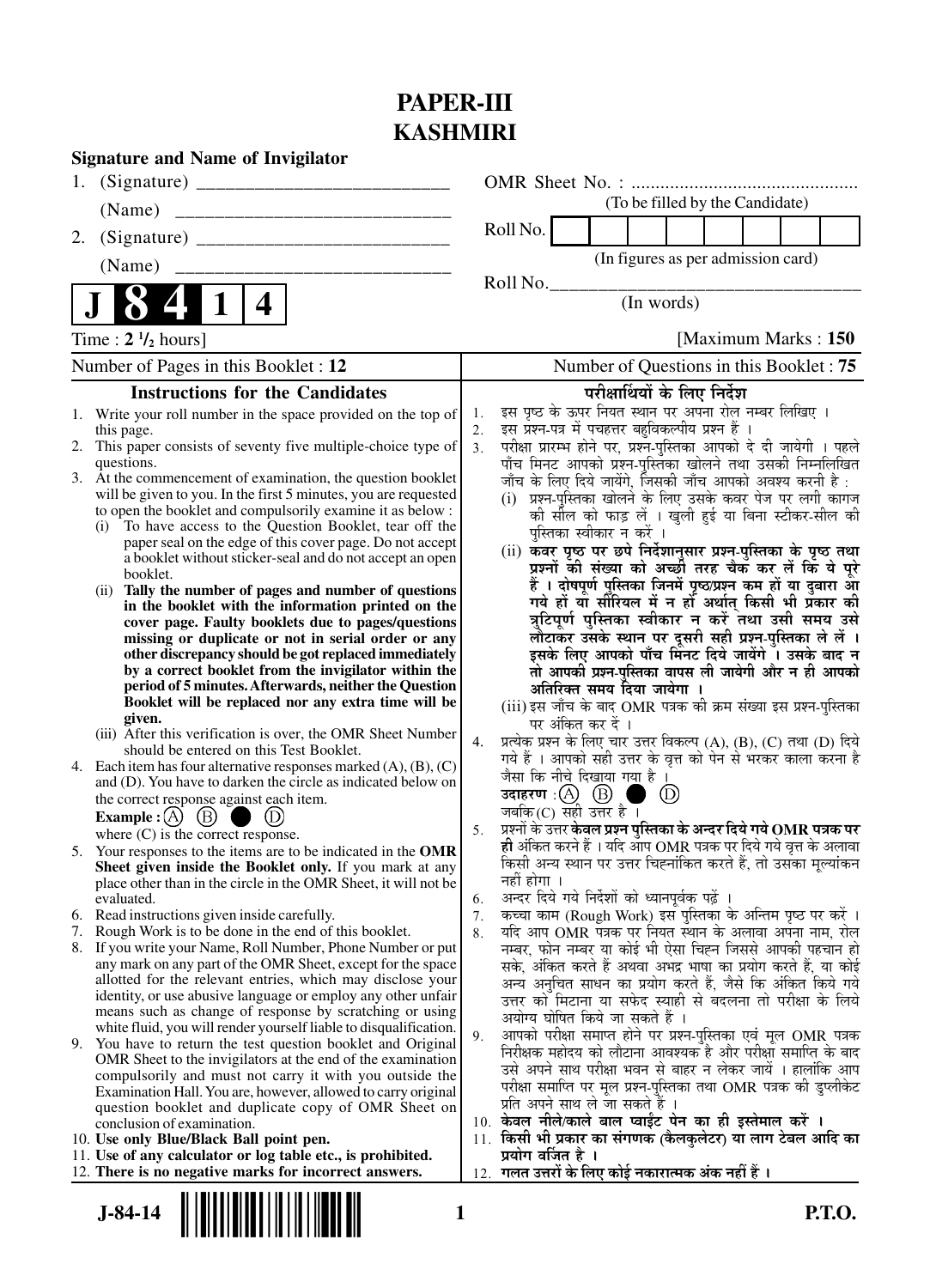## **KASHMIRI**

## **PAPER-III**

Note: This paper contains seventy five (75) questions, each question carrying two (2) marks. Attempt all questions.

2.  
3. 
$$
{}^{6}z_{7}^{3}
$$
  ل*داد*ئ قول چې دیاً د پاڻ  *پچٰه کس گق*ق  چهان ؛  
زباُر  *م*ن*د  ہتش ہندا ت*ان گنچو  
(A)  
ت<sup>ا</sup>ت  *ا ا ن ا ا ا چن*ر*و*ل  
 *( 1 3 ت ئ و*  
 *( 1 3 ت ئ ا 3*

"The Languages of Northern Himalayas"  $\cdot$ 3 ۔<br>کتاب کو چھٹے کچھمڑ ؟ (A) گرریتنن<br>(B) جارج بُہکرن (C) ٿُ۔جي۔ بيلي ين (D) فرېڈرک ڈِرون

6. 17.5 (11.44) 
$$
z^{2}
$$
 = 6  
\n $z^{2}$  = 6  
\n(d)  $iz^{2}$  = 6  
\n(e)  $iz^{2}$  = 6  
\n(f)  $iz^{2}$  = 6  
\n(g)  $iz^{2}$  = 6  
\n(g)  $iz^{2}$  = 6  
\n(g)  $iz^{2}$  = 6  
\n(g)  $iz^{2}$  = 6  
\n(h)  $iz^{2}$  = 6  
\n(i)  $iz^{2}$  = 6  
\n(j)  $iz^{2}$  = 6  
\n(k)  $iz^{2}$  = 6  
\n(l)  $iz^{2}$  = 6  
\n(m)  $iz^{2}$  = 6  
\n(l)  $iz^{2}$  = 6  
\n(m)  $iz^{2}$  = 6  
\n(l)  $iz^{2}$  = 6  
\n(m)  $iz^{2}$  = 6  
\n(l)  $iz^{2}$  = 6  
\n(m)  $iz^{2}$  = 6  
\n(l)  $iz^{2}$  = 6  
\n(m)  $iz^{2}$  = 6  
\n(l)  $iz^{2}$  = 6  
\n(m)  $iz^{2}$  = 6  
\n(l)  $iz^{2}$  = 6  
\n(m)  $iz^{2}$  = 6  
\n(m)  $iz^{2}$  = 6  
\n(n)  $iz^{2}$  = 6  
\n(n)  $iz^{2}$  = 6  
\n(n)  $iz^{2}$  = 6  
\n(n)  $iz^{2}$  = 6  
\n(n)  $iz^{2}$  = 6  
\n(n)  $iz^{2}$  = 6  
\n(n)  $iz^{2}$  = 6  
\n(n)  $iz^{2}$  = 6  
\n(n)  $iz^{2}$  = 6  
\n(n)  $iz^{2}$  = 6  
\n(n)  $iz^{2}$  = 6  
\n(n)  $iz^{2}$  = 6  
\n(n)  $iz^{2}$  = 6  
\n(n)  $iz^{2}$  = 6  
\n(n)  $iz^{2}$  = 6  
\n(n)  $iz^{2}$  = 6  
\n(n)  $iz^{$ 

 $J-84-14$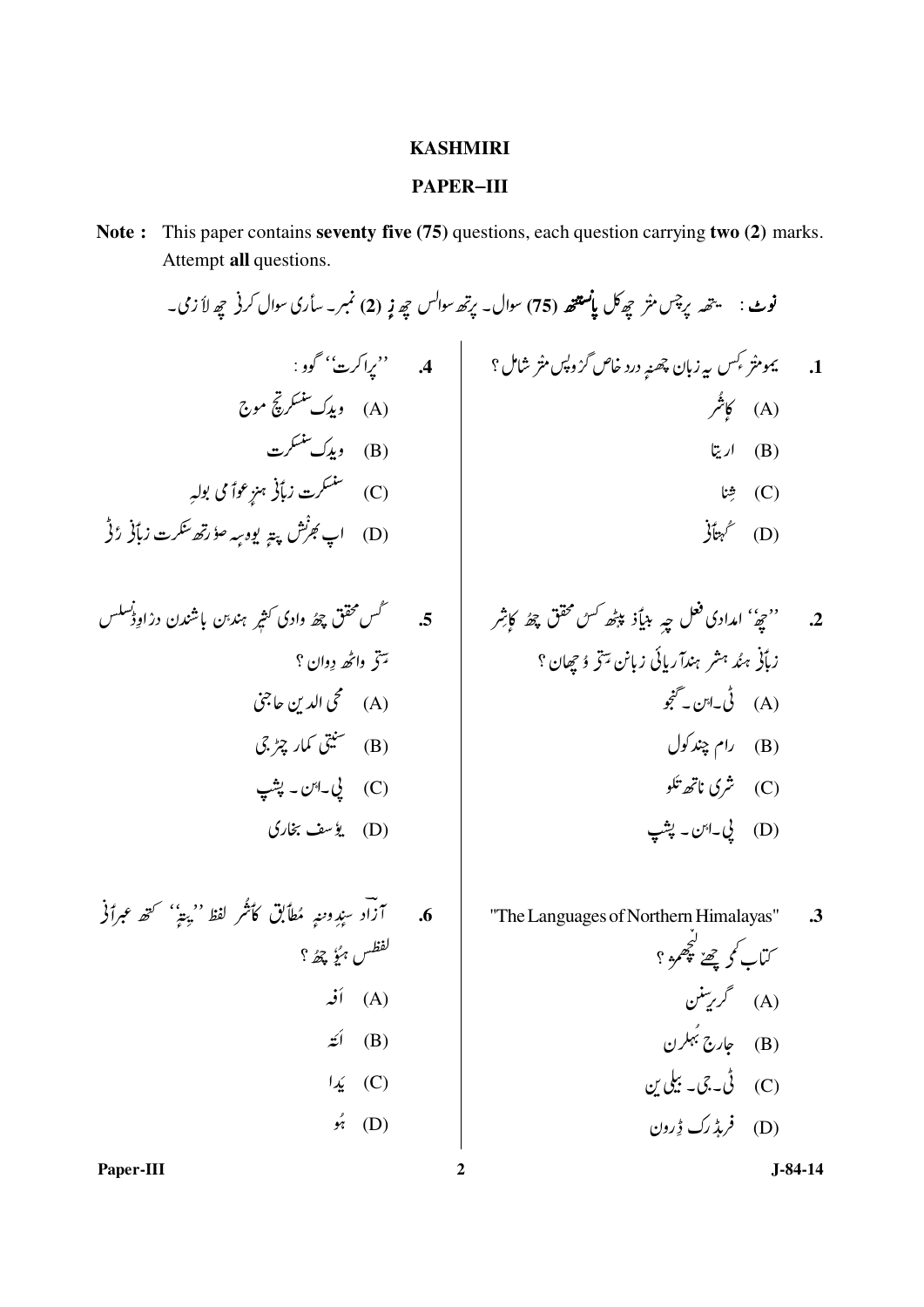12. *''داتُ' لفظَا مَحنٍ کیاہ پھئ* ؟  
(A) *بس* جاے  
(B) *روزن* وول  
(C) 
$$
پلو پویثاک  
(D)
$$

13. موتى لال ساقى سبِدِ ومعهِ مطابق كاتُ للهِ ہند واكھ جِھِ بابا<sup>خلىل</sup>ىن قلم بند كردمت<del>ر</del> ؟ 23 (A) 24 (B) 25 (C) 26 (D)

 $J-84-14$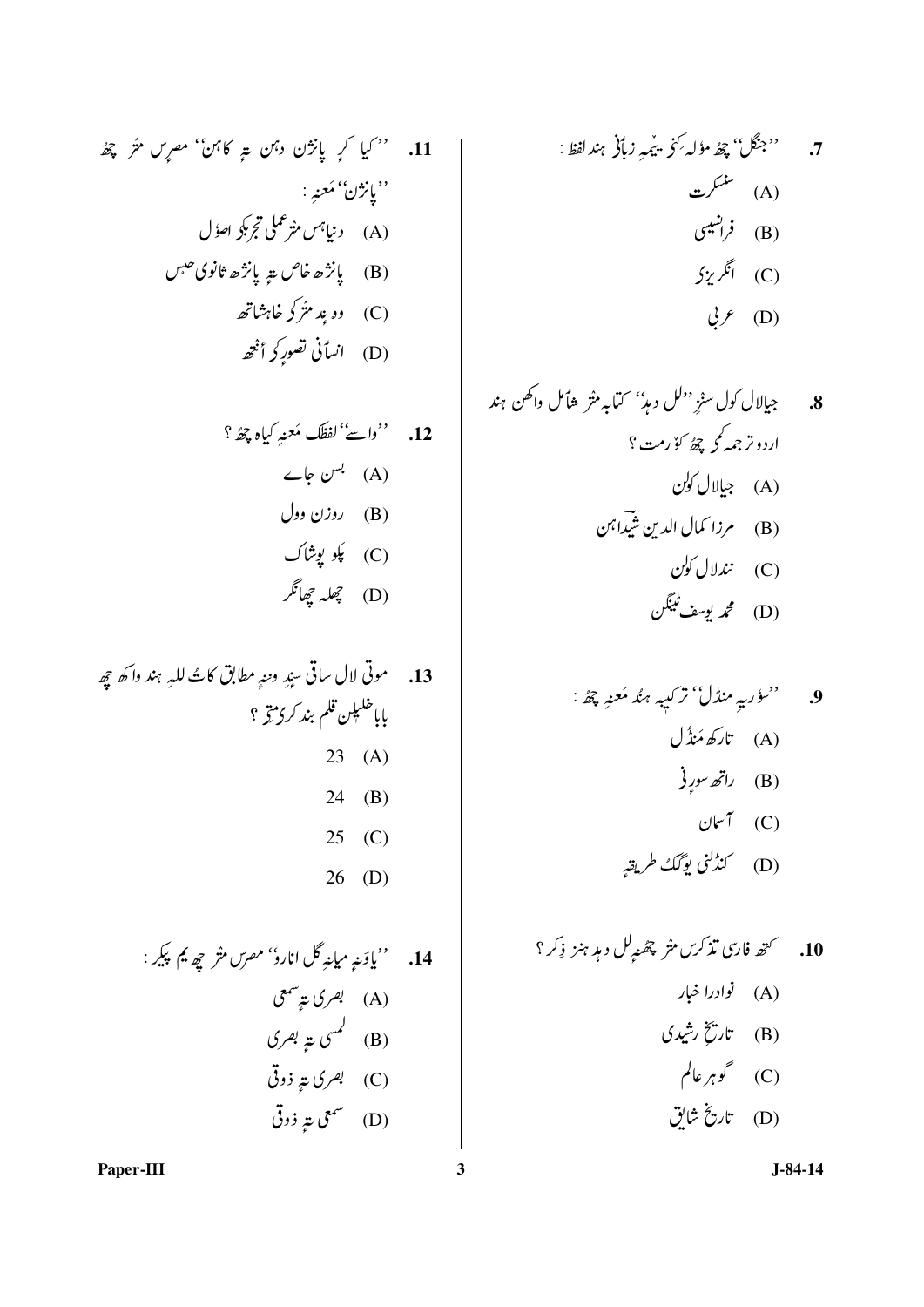19. 
$$
{}^{64}C
$$
 (i)  ${}^{65}C$  (j)  ${}^{66}C$  (k)  ${}^{65}C$  (l)  ${}^{65}C$  (m)  ${}^{66}C$  (n)  ${}^{65}C$  (o)  ${}^{66}C$  (l)  ${}^{67}C$  (l)  ${}^{68}C$  (l)  ${}^{68}C$  (l)  ${}^{69}C$  (l)  ${}^{61}C$  (l)  ${}^{61}C$  (l)  ${}^{61}C$  (l)  ${}^{61}C$  (l)  ${}^{61}C$  (l)  ${}^{61}C$  (l)  ${}^{61}C$  (l)  ${}^{61}C$  (l)  ${}^{61}C$  (l)  ${}^{61}C$  (l)  ${}^{61}C$  (l)  ${}^{61}C$  (l)  ${}^{61}C$  (l)  ${}^{61}C$  (l)  ${}^{61}C$  (l)  ${}^{61}C$  (l)  ${}^{61}C$  (l)  ${}^{61}C$  (l)  ${}^{61}C$  (l)  ${}^{61}C$  (l)  ${}^{61}C$  (l)  ${}^{61}C$  (l)  ${}^{61}C$  (l)  ${}^{61}C$  (l)  ${}^{61}C$  (l)  ${}^{61}C$  (l)  ${}^{61}C$  (l)  ${}^{61}C$  (l)  ${}^{61}C$  (l)  ${}^{61}C$  (l)  ${}^{61}C$  (l)  ${}^{61}C$  (l)  ${}^{61}C$  (l)  ${}^{61}C$  (l)  ${}^{61}C$  (l)  ${}^{61}C$  (l)  ${}^{61}C$  (l)  ${}^{61}C$  (l)  ${}^{61}C$ 

21. 
$$
\hat{\mathcal{E}}
$$
  $\hat{\mathcal{E}}$   $\hat{\mathcal{E}}$   $\hat{\mathcal{E}}$   $\hat{\mathcal{E}}$   $\hat{\mathcal{E}}$   $\hat{\mathcal{E}}$   $\hat{\mathcal{E}}$   $\hat{\mathcal{E}}$   $\hat{\mathcal{E}}$   $\hat{\mathcal{E}}$   $\hat{\mathcal{E}}$   $\hat{\mathcal{E}}$   $\hat{\mathcal{E}}$   $\hat{\mathcal{E}}$   $\hat{\mathcal{E}}$   $\hat{\mathcal{E}}$   $\hat{\mathcal{E}}$   $\hat{\mathcal{E}}$   $\hat{\mathcal{E}}$   $\hat{\mathcal{E}}$   $\hat{\mathcal{E}}$   $\hat{\mathcal{E}}$   $\hat{\mathcal{E}}$   $\hat{\mathcal{E}}$   $\hat{\mathcal{E}}$   $\hat{\mathcal{E}}$   $\hat{\mathcal{E}}$   $\hat{\mathcal{E}}$   $\hat{\mathcal{E}}$   $\hat{\mathcal{E}}$   $\hat{\mathcal{E}}$   $\hat{\mathcal{E}}$   $\hat{\mathcal{E}}$   $\hat{\mathcal{E}}$   $\hat{\mathcal{E}}$   $\hat{\mathcal{E}}$   $\hat{\mathcal{E}}$   $\hat{\mathcal{E}}$   $\hat{\mathcal{E}}$   $\hat{\mathcal{E}}$   $\hat{\mathcal{E}}$   $\hat{\mathcal{E}}$   $\hat{\mathcal{E}}$   $\hat{\mathcal{E}}$   $\hat{\mathcal{E}}$   $\hat{\mathcal{E}}$   $\hat{\mathcal{E}}$   $\hat{\mathcal{E}}$   $\hat{\mathcal{E}}$   $\hat{\mathcal{E$ 

(D) ماوراً بیت

 $J-84-14$ 

Paper-III

 $\overline{\mathbf{4}}$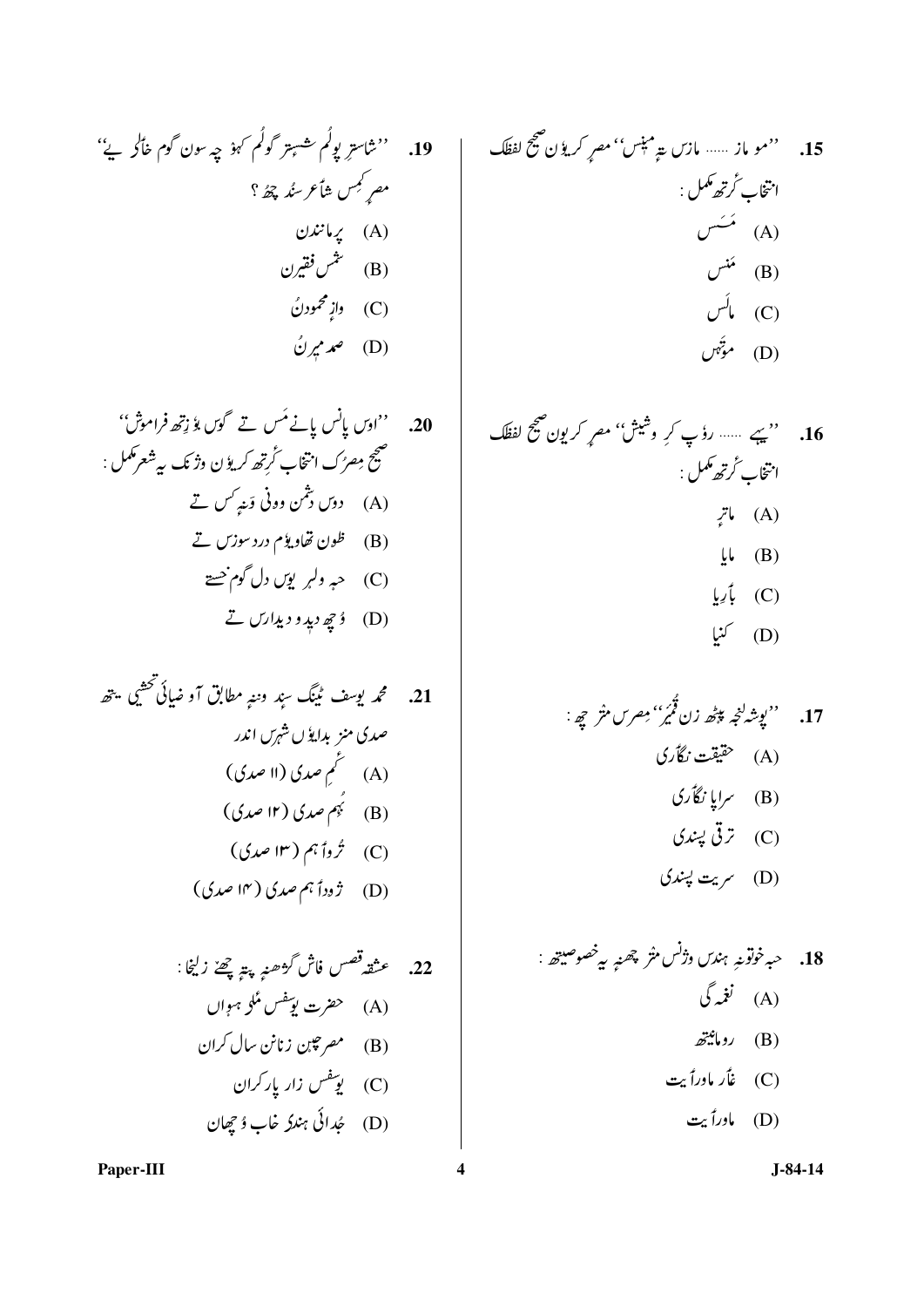$$
\begin{array}{cc}\n\ddots & \ddots & \ddots \\
\mathbf{A} & \mathbf{B} & \mathbf{B} \\
\mathbf{B} & \mathbf{B} & \mathbf{B} \\
\mathbf{A} & \mathbf{B} & \mathbf{B} \\
\mathbf{B} & \mathbf{B} & \mathbf{B} \\
\mathbf{B} & \mathbf{B} & \mathbf{B} \\
\mathbf{B} & \mathbf{B} & \mathbf{B} \\
\mathbf{B} & \mathbf{B} & \mathbf{B} \\
\mathbf{B} & \mathbf{B} & \mathbf{B} \\
\mathbf{B} & \mathbf{B} & \mathbf{B} \\
\mathbf{B} & \mathbf{B} & \mathbf{B} \\
\mathbf{C} & \mathbf{B} & \mathbf{B} \\
\mathbf{A} & \mathbf{B} & \mathbf{B} & \mathbf{B} \\
\mathbf{A} & \mathbf{B} & \mathbf{B} & \mathbf{B} \\
\mathbf{A} & \mathbf{B} & \mathbf{B} & \mathbf{B} \\
\mathbf{A} & \mathbf{B} & \mathbf{B} & \mathbf{B} \\
\mathbf{A} & \mathbf{B} & \mathbf{B} & \mathbf{B} \\
\mathbf{A} & \mathbf{B} & \mathbf{B} & \mathbf{B} \\
\mathbf{A} & \mathbf{B} & \mathbf{B} & \mathbf{B} \\
\mathbf{A} & \mathbf{B} & \mathbf{B} & \mathbf{B} \\
\mathbf{A} & \mathbf{B} & \mathbf{B} & \mathbf{B} \\
\mathbf{A} & \mathbf{B} & \mathbf{B} & \mathbf{B} \\
\mathbf{A} & \mathbf{B} & \mathbf{B} & \mathbf{B} \\
\mathbf{A} & \mathbf{B} & \mathbf{B} & \mathbf{B} \\
\mathbf{A} & \mathbf{B} & \mathbf{B} & \mathbf{B} \\
\mathbf{A} & \mathbf{B} & \mathbf{B} & \mathbf{B} \\
\mathbf{A} & \mathbf{B} & \mathbf{B} & \mathbf{B} \\
\mathbf{A} & \mathbf{B} & \mathbf{B} & \mathbf{B} \\
\mathbf{A} & \mathbf{B} & \mathbf{B} & \mathbf{B} \\
\mathbf{A} & \mathbf{B} & \mathbf{B} & \mathbf{B} \\
\mathbf{A
$$

29. 
$$
{}^{64}\frac{1}{2}
$$
°  
\n29.  ${}^{65}\frac{1}{2}$ °  
\n7.  ${}^{66}\frac{1}{2}$ °  
\n8.  ${}^{67}\frac{1}{2}$ °  
\n9.  ${}^{68}\frac{1}{2}$ °  
\n10.  ${}^{68}\frac{1}{2}$ °  
\n21.  ${}^{68}\frac{1}{2}$ °  
\n32.  ${}^{68}\frac{1}{2}$ °  
\n43.  ${}^{68}\frac{1}{2}$ °  
\n44.  ${}^{68}\frac{1}{2}$ °  
\n45.  ${}^{68}\frac{1}{2}$ °  
\n46.  ${}^{68}\frac{1}{2}$ °  
\n47.  ${}^{68}\frac{1}{2}$ °  
\n48.  ${}^{68}\frac{1}{2}$ °  
\n49.  ${}^{68}\frac{1}{2}$ °  
\n40.  ${}^{68}\frac{1}{2}$ °  
\n41.  ${}^{68}\frac{1}{2}$ °  
\n42.  ${}^{68}\frac{1}{2}$ °  
\n43.  ${}^{68}\frac{1}{2}$ °  
\n44.  ${}^{68}\frac{1}{2}$ °  
\n45.  ${}^{68}\frac{1}{2}$ °  
\n46.  ${}^{68}\frac{1}{2}$ °  
\n47.  ${}^{68}\frac{1}{2}$ °  
\n48.  ${}^{68}\frac{1}{2}$ °  
\n49.  ${}^{68}\frac{1}{2}$ °  
\n40.  ${}^{68}\frac{1}{2}$ °  
\n41.  ${}^{68}\frac{1}{2}$ °  
\n42.  ${}^{68}\frac{1}{2}$ °  
\n45.  ${}^{69}\frac{1}{2}$ °  
\n46.  ${}^{69}\frac{1}{2}$ °  
\n47.  ${}^{69}\frac{1}{2}$ °  
\n48.  ${}^{69}\frac{1}{2}$ °  
\n

30. 
$$
{}^{12}
$$
 39.  ${}^{13}$  30.  ${}^{14}$  34.  ${}^{15}$  45.  ${}^{16}$  46.  ${}^{16}$  47.  ${}^{17}$  48.  ${}^{18}$  49.  ${}^{18}$  40.  ${}^{17}$  41.  ${}^{18}$  45.  ${}^{18}$  47.  ${}^{18}$  48.  ${}^{18}$  49.  ${}^{18}$  40.  ${}^{18}$  41.  ${}^{18}$  45.  ${}^{18}$  47.  ${}^{18}$  48.  ${}^{18}$  49.  ${}^{18}$  40.  ${}^{18}$  41.  ${}^{18}$  45.  ${}^{18}$  47.  ${}^{18}$  48.  ${}^{18}$  49.  ${}^{18}$  41.  ${}^{18}$  45.  ${}^{18}$  47.  ${}^{18}$  48.  ${}^{18}$  49.  ${}^{18}$  41.  ${}^{18}$  45.  ${}^{18}$  47.  ${}^{18}$  48.  ${}^{18}$  49.  ${}^{18}$  40.  ${}^{18}$  41.  ${}^{18}$  43.  ${}^{18}$ 

$$
\mathcal{C}^{\mathcal{L}}_{\mathcal{V}}(D)
$$

Paper-III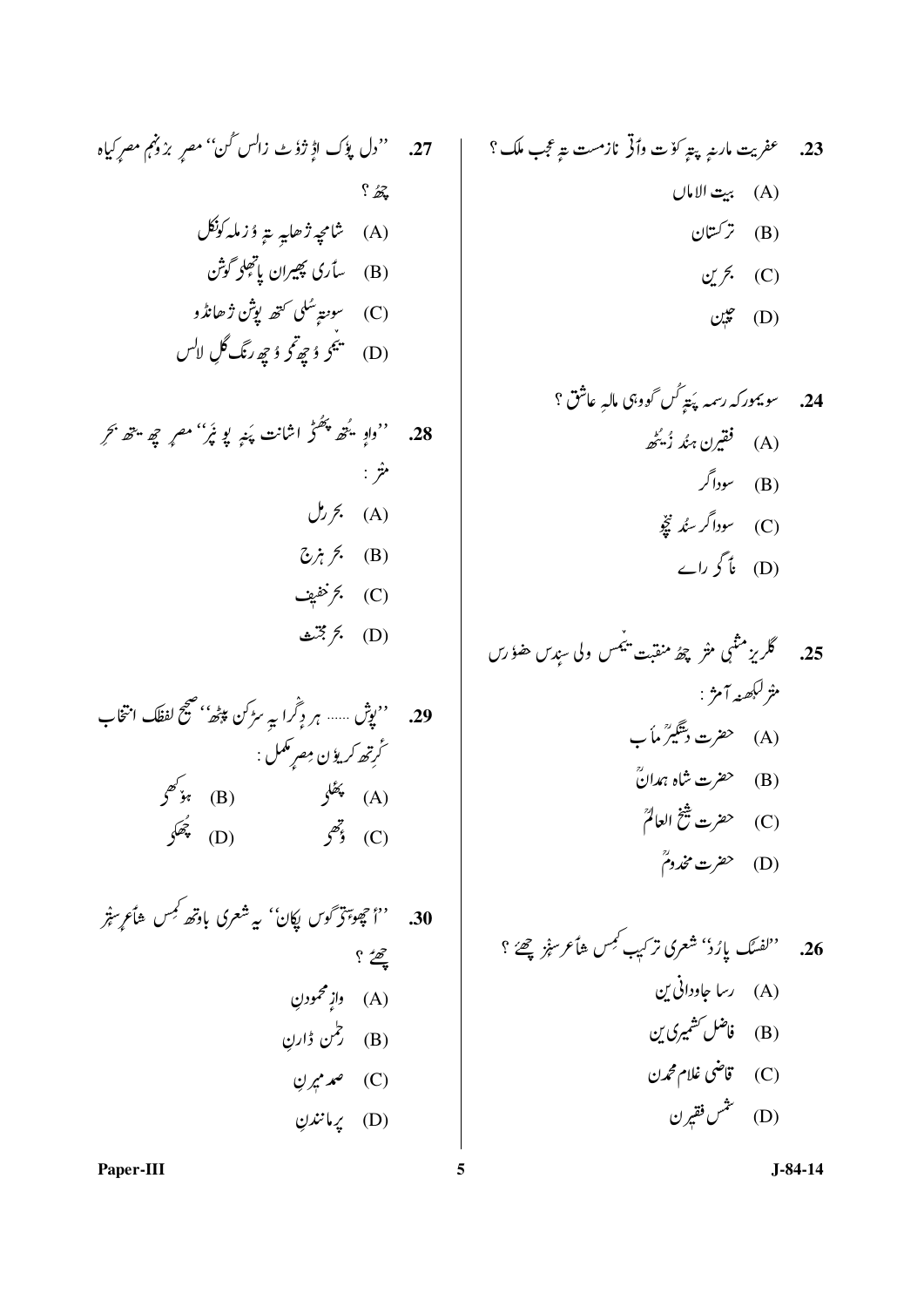31. 
$$
{}^{64}C_6
$$
 (14.  ${}^{64}C_7$  (24.  ${}^{64}C_7$  (35).  ${}^{64}C_7$  (4.  ${}^{64}C_7$  (5.  ${}^{64}C_7$  (6.  ${}^{64}C_7$  (7.  ${}^{64}C_7$  (8.  ${}^{64}C_7$  (9.  ${}^{64}C_7$  (19.  ${}^{64}C_7$  (19.  ${}^{64}C_7$  (19.  ${}^{64}C_7$  (19.  ${}^{64}C_7$  (19.  ${}^{64}C_7$  (19.  ${}^{64}C_7$  (19.  ${}^{64}C_7$  (19.  ${}^{64}C_7$  (19.  ${}^{64}C_7$  (19.  ${}^{64}C_7$  (19.  ${}^{64}C_7$  (19.  ${}^{64}C_7$  (19.  ${}^{64}C_7$  (19.  ${}^{64}C_7$  (19.  ${}^{64}C_7$  (19.  ${}^{64}C_7$  (19.  ${}^{64}C_7$  (19.  ${}^{64}C_7$  (19.  ${}^{64}C_7$  (19.  ${}^{64}C_7$  (19.  ${}^{64}C_7$  (19.  ${}^{64}C_7$  (19.  ${}^{64}C_7$  (19.  ${}^{64}C_7$  (19.  ${}^{64}C_7$  (19.  ${}^{64}C_7$  (19.  ${}^{64}C_7$  (19.  ${}^{64}C_7$  (19.  ${}^{64}C_7$  (19.  ${}^{64}C_7$  (19.  ${}^{64}C_7$  (19.  ${}^{64}C_7$  (19.  ${}^{64}C_7$ 

32. ''ڈیلم <sup>م</sup>ِ عمیلی تے <sup>م</sup>ِم لا جورکہ جائے نے اَسانس'' مثر  $\mathcal{E}$  :  $\mathcal{E}$  :

- (A) سراپا نِگاُری
- (B) هَيقت نِگأري
- (C) مکالمہ نگاری
- (D) منظر نگأري
- 33. ''كل پترا'' كمه تہذيقج تواريخی <sub>كر</sub>دار چھے؟ (A) يونَازْ تهذيقَ (B) لاطينى تهذيقَ (C) مِصرى تَهَدِيَّةَ (D) آريائى تَهْدِيَّةَ
- .<br>34. ''`` وَمْهِ كَنْهِ زن چْھُ رگن مثر پاِرُدْ' بير كَمْهِ نظمه ہند مصمر چھُ ؟ (A) جَلِوٍ  $\dot{\rho}$  (B) (C) يؤل غزل  $\partial \ddot{\mathbf{u}}$  $\ddot{\mathbf{v}}$  (D)

35. 
$$
{}^{i}\frac{\partial}{\partial x}
$$
  ${}^{j}C$  (king Lear)  ${}^{j}C$  (A)  
\n(King Lear)  ${}^{j}C$  (A)  
\n(Hamlet)  ${}^{j}C$  (B)  
\n(Tempest)  ${}^{j}C$  (C)  
\n(C)  ${}^{j}C$  (C)

37. 
$$
{}^{6}{}^{6}{}_{29}
$$
 (A)  
\n(A)  ${}^{6}{}_{5}^{}{}_{6}^{}$  (B)  
\n(C)  ${}^{6}{}_{5}^{}{}_{6}^{}$  (C)  
\n ${}^{6}{}_{7}^{}{}_{6}^{}$  (D)  
\n ${}^{6}{}_{7}^{}{}_{6}^{}$  (E)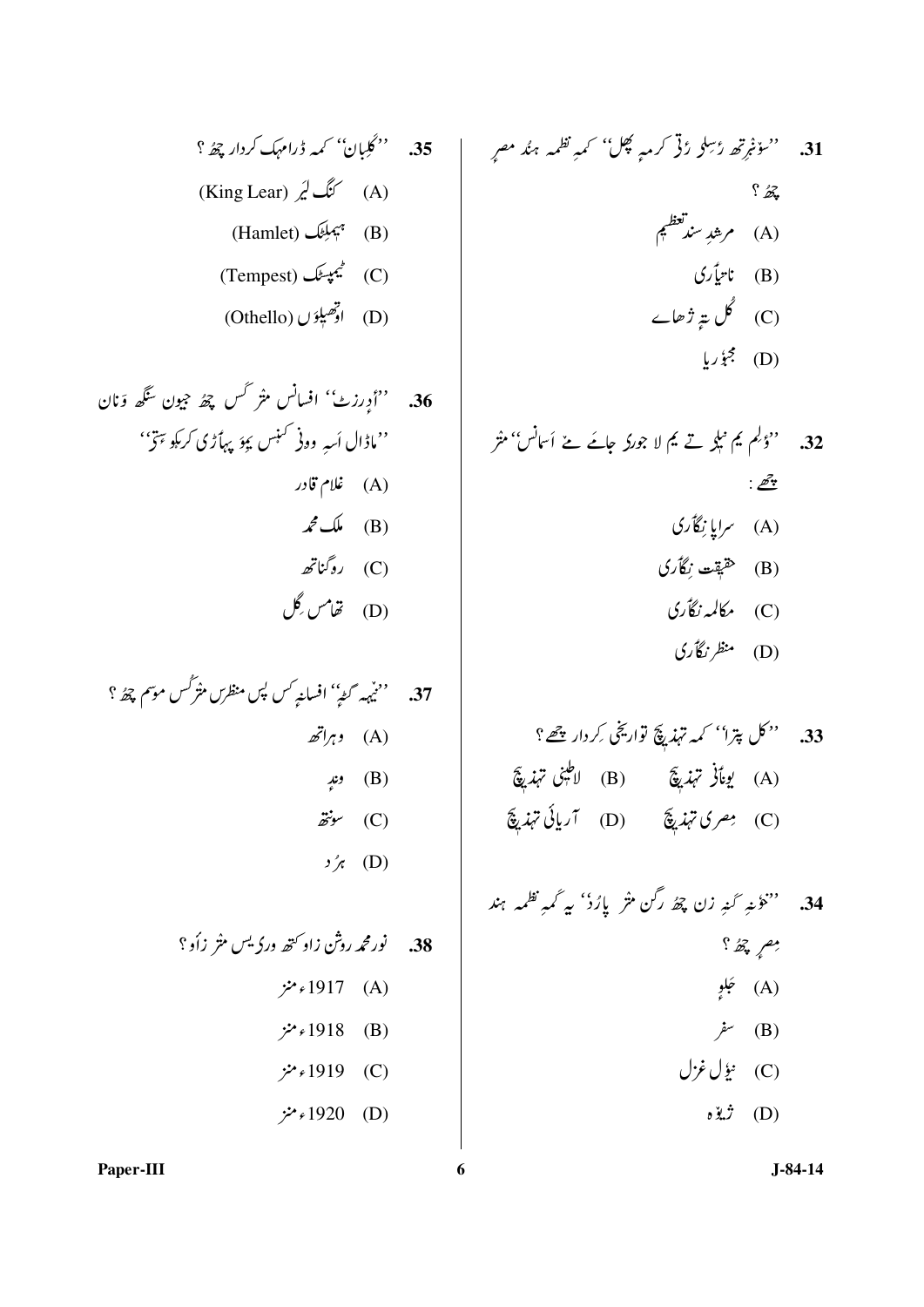39. 
$$
\frac{39}{42}
$$
 (i)  $-\frac{3}{4}$  (j)  $-\frac{3}{4}$  (k)  $-\frac{3}{4}$  (l)  $-\frac{3}{4}$  (m)  $-\frac{1}{2}$  (n)  $-\frac{1}{2}$  (o)  $-\frac{1}{2}$  (o)  $-\frac{1}{2}$  (l)  $-\frac{1}{2}$  (m)  $-\frac{1}{2}$  (n)  $-\frac{1}{2}$  (o)  $-\frac{1}{2}$  (o)  $-\frac{1}{2}$  (l)  $-\frac{1}{2}$  (m)  $-\frac{1}{2}$  (o)  $-\frac{1}{2}$  (n)  $-\frac{1}{2}$  (o)  $-\frac{1}{2}$  (l)  $-\frac{1}{2}$  (m)  $-\frac{1}{2}$  (o)  $-\frac{1}{2}$  (n)  $-\frac{1}{2}$  (o)  $-\frac{1}{2}$  (l)  $-\frac{1}{2}$  (m)  $-\frac{1}{2}$  (o)  $-\frac{1}{2}$  (n)  $-\frac{1}{2}$  (o)  $-\frac{1}{2}$  (l)  $-\frac{1}{2}$  (m)  $-\frac{1}{2}$  (o)  $-\frac{1}{2}$  (n)  $-\frac{1}{2}$  (o)  $-\frac{1}{2}$  (l)  $-\frac{1}{2}$  (m)  $-\frac{1}{2}$  (o)  $-\frac{1}{2}$  (n)  $-\frac{1}{2}$  (o)  $-\frac{1}{2}$  (o)  $-\frac{1}{2}$  (l)  $-\frac{1}{2}$  (m)  $-\frac{1}{2}$  (o)  $-\frac{1}{2}$  (o)  $-\frac{1}{2}$  (l)  $-\frac{1}{2}$  (m)  $-\frac{1}{2}$  (o)  $-\frac{1}{2}$  (n)  $-\frac{1}{2}$  (o)  $-\frac{1}{2}$  (l)  $-\frac{1}{2}$  (m)  $-\frac{1}{2}$ 

- 40. ''ہوا کی حادیثہ'' افسانگس امرناتھس <sup>کس</sup>ٹ او*ں* گوڈنیک اولاد ؟ (A) سمر بندرناتھ (B) بنسي لال  $\mathfrak{O}$  (C)
	- (D) روثن لال

41. 
$$
{}^{\prime\prime}
$$
  ${}^{\prime\prime}$   ${}^{\prime\prime}$   ${}^{\prime\prime}$   ${}^{\prime\prime}$   ${}^{\prime\prime}$   ${}^{\prime\prime}$   ${}^{\prime\prime}$   ${}^{\prime\prime}$   ${}^{\prime\prime}$   ${}^{\prime\prime}$   ${}^{\prime\prime}$   ${}^{\prime\prime}$   ${}^{\prime\prime}$   ${}^{\prime\prime}$   ${}^{\prime\prime}$   ${}^{\prime\prime}$   ${}^{\prime\prime}$   ${}^{\prime\prime}$   ${}^{\prime\prime}$   ${}^{\prime\prime}$   ${}^{\prime\prime}$   ${}^{\prime\prime}$   ${}^{\prime\prime}$   ${}^{\prime\prime}$   ${}^{\prime\prime}$   ${}^{\prime\prime}$   ${}^{\prime\prime}$   ${}^{\prime\prime}$   ${}^{\prime\prime}$   ${}^{\prime\prime}$   ${}^{\prime\prime}$   ${}^{\prime\prime}$   ${}^{\prime\prime}$   ${}^{\prime\prime}$   ${}^{\prime\prime}$   ${}^{\prime\prime}$   ${}^{\prime\prime}$   ${}^{\prime\prime}$   ${}^{\prime\prime}$   ${}^{\prime\prime}$   ${}^{\prime\prime}$   ${}^{\prime\prime}$   ${}^{\prime\prime}$   ${}^{\prime\prime}$   ${}^{\prime\prime}$   ${}^{\prime\prime}$   ${}^{\prime\prime}$   ${}^{\prime\prime}$   ${}^{\prime\prime}$   ${}^{\prime\prime}$   ${}^{\prime\prime}$   ${}^{\prime\prime}$   ${}^{\prime\prime}$   ${}^{\prime\prime}$   ${}^{\prime\prime}$   ${}^{\prime\prime}$   ${}^{\prime\prime}$   ${}^{\prime\prime}$   ${}^{\prime\prime}$   ${}^{\prime\prime}$   ${}^{\prime\prime}$   ${}^{\prime\prime}$   ${}^{\$ 

 $\overline{7}$ 

 $.45$ 

''بوز کنو گجند ر<sup>ہمّ</sup>س<sub>ک</sub> سن<sub>ُز</sub> چکیے۔ممکن چھُ بیہ تراوِ از پُران'' - به مکالمه *کس چھ*ٔ بولان ؟

> ردهان  $(C)$ (D) راج گرو

 $\mu$ <sup>2</sup> (A)

(B) رکھیال

 $?$  and  $\mathbb{Z}$ 

 $\mathcal{A}$  منزم پور  $(A)$ 

(B) فتح لون

رزاق بٹ $( C )$ 

(D) مَلْيَ

Paper-III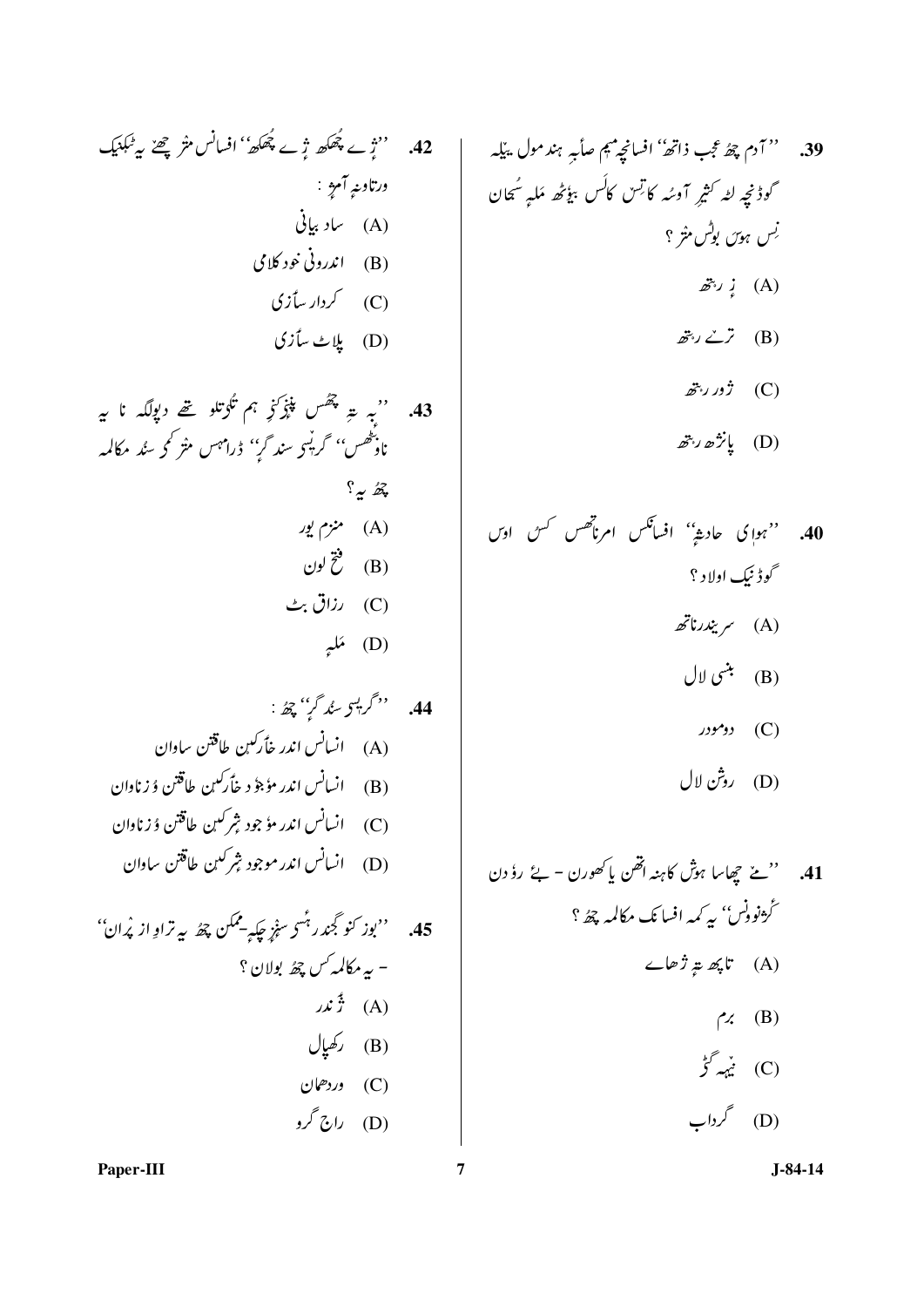$J-84-14$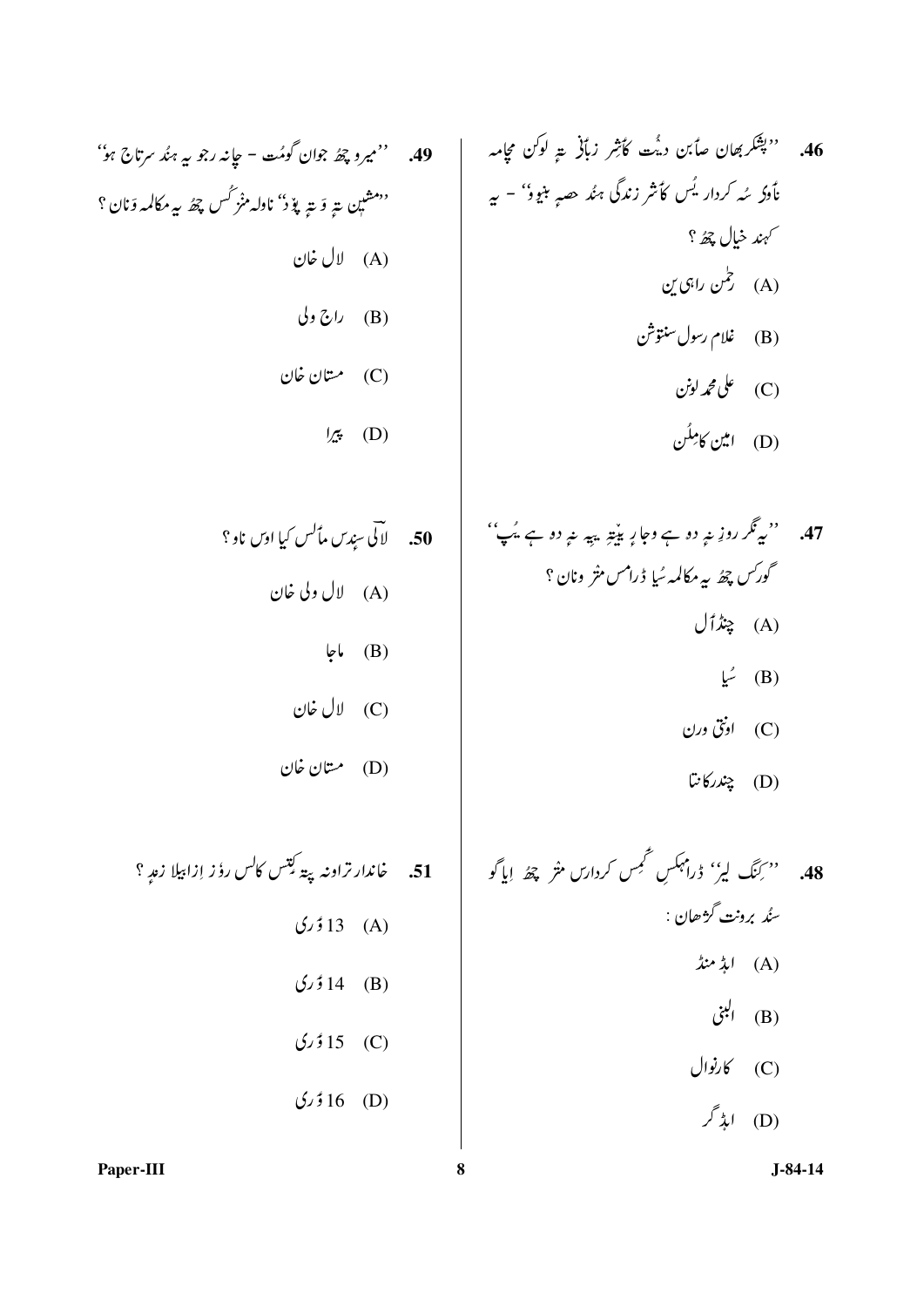56. ''ادبک آگرُ پتر ووتھ بوٗ' مضمونک مؤلہ لکھاً رکہ چھُ : (A) کارل مار*کس*  $\mathcal{L}(\mathbf{B})$  آرنالڈ  $\mathcal{P}(\mathcal{C})$ (D) كاۋوىل

57. ''زانچُ عمل چِھےٰ عقلی ؾہِ حَظ تَکْنِجِ حِذباًنِ ٗ '' بیر دوپ ُ مہند  $\frac{1}{2}$ (A) ر**ی**ارڈز (B) ایلیٹ (C) ہور<sup>لیں</sup> (D) نار*قل*ْ وپ فُر ے

58. استمار پزن'
$$
اپن مثر چھٰ یہِ خأصیتھ رہبری کران :(A) عقلیتھ(B) غارعقلیتھ(C) منطرت(D) بی متریتیتھ
$$

59. يَ بِو مِرْتَمُح چَھَنَہِ كَأَشْرِ رَبَّانِي ہِمْرَ فَرِہِنَگ چَھِمُوْ ؟ شین کونو (A) لَيْنَكُّهُمْ)<br>(B) (C) بورونگ  $\vec{\epsilon}$  (D)

52. ''پُن سے پاپھ'' نادلہ ہنُد منصور صاًب کتھ جابیہ اوں تحصيلدار ؟ (A) ژِم (B) کَلگام  $(U)$  (D)  $\delta$  (C) ۇرى:  $.1850(A)$  $.1860$ (B)  $.1870$  (C)

 $.1880$  (D)

- Metaphysical Poets (A)
- Tradition and Individual Tallent (B)
	- Three Voices of Poetry (C)
		- Hamlet (D)

Pseudo-Statement تصۇر كو ۇيت ؟  $.55$ 

- (A) ارسطو
- $\mathcal{L}$   $\mathcal{N}$  (B)
- (C) ریارڈز
- (D) ايليٹ

 $J-84-14$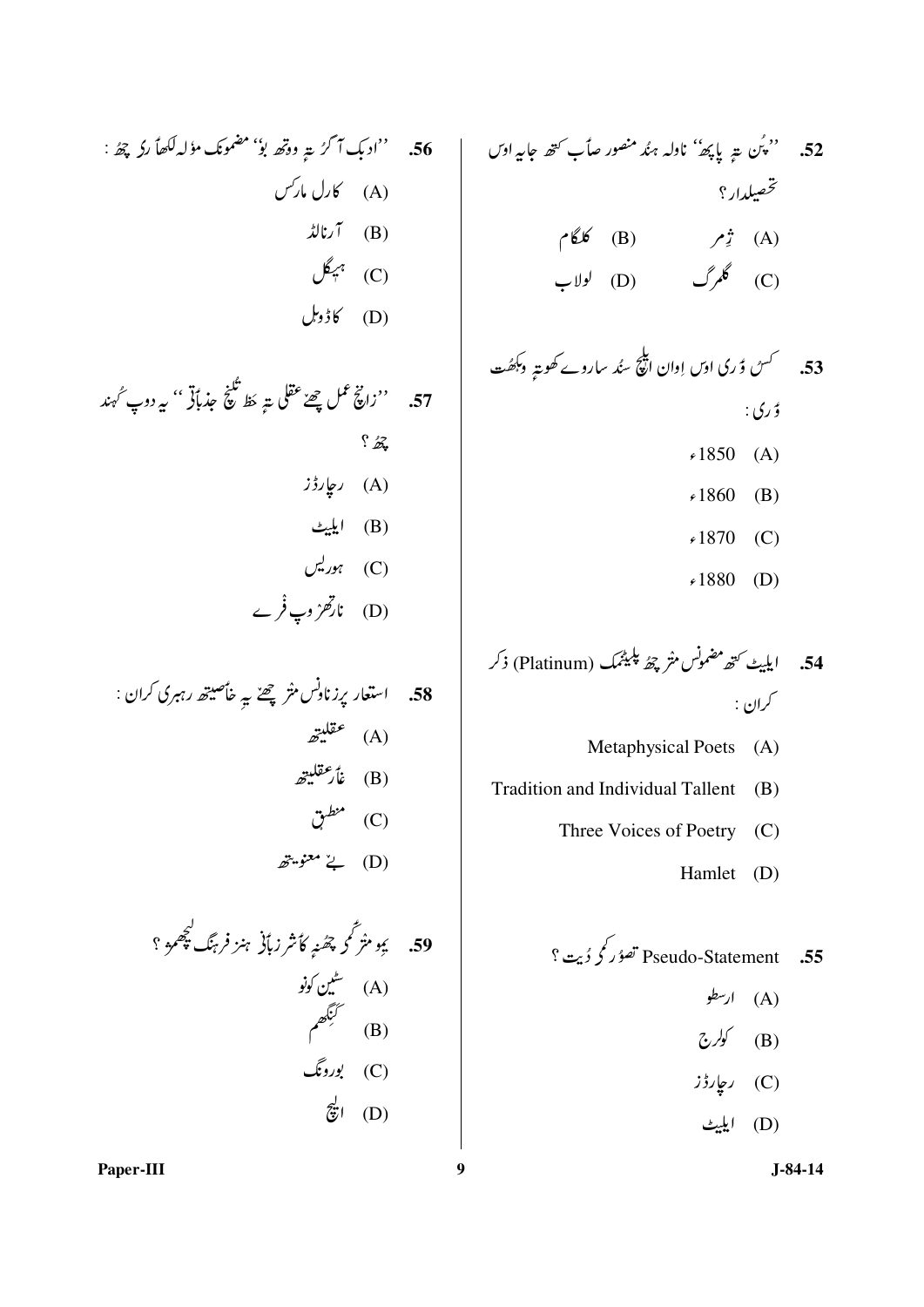65. 
$$
{}^{\prime\prime}\stackrel{\leftrightarrow}{\sim}
$$
  ${}^{\prime\prime}\stackrel{\rightarrow}{\sim}$   ${}^{\prime\prime}\stackrel{\rightarrow}{\sim}$   ${}^{\prime\prime}\stackrel{\rightarrow}{\sim}$   ${}^{\prime\prime}\stackrel{\rightarrow}{\sim}$   $(A)$   $\downarrow^{\prime\prime}\stackrel{\rightarrow}{\sim}$   $(A) \downarrow^{\prime\prime}\stackrel{\rightarrow}{\sim}$   $(B)$   $\downarrow^{\prime\prime}\stackrel{\rightarrow}{\sim}$   $(B)$   $\downarrow^{\prime\prime}\stackrel{\rightarrow}{\sim}$   $(C)$   $\downarrow^{\prime\prime}\stackrel{\rightarrow}{\sim}$   $(C)$   $\downarrow^{\prime\prime}\stackrel{\rightarrow}{\sim}$   $(D)$ 

60. 
$$
\oint g(x) dx
$$
 یویف ٹینگ چھن ژییتیو کچ مینز کوڈی گی جیش  
دیدگواہی شھی تصییمیہش:  
(A) اکہزامہ  
(B) تاریخٔ رشیری  
(C) تزک جہاتگیری

61. "بہ نیز" بیمہ مُمَلک ماضی مَمَل بھئ  
(A) 
$$
= \begin{pmatrix} \sqrt{2} & \sqrt{2} & \sqrt{2} \\ \sqrt{2} & \sqrt{2} & \sqrt{2} \\ \sqrt{2} & \sqrt{2} & \sqrt{2} \\ \sqrt{2} & \sqrt{2} & \sqrt{2} \\ \sqrt{2} & \sqrt{2} & \sqrt{2} \\ \sqrt{2} & \sqrt{2} & \sqrt{2} \\ \sqrt{2} & \sqrt{2} & \sqrt{2} \\ \sqrt{2} & \sqrt{2} & \sqrt{2} \\ \sqrt{2} & \sqrt{2} & \sqrt{2} \\ \sqrt{2} & \sqrt{2} & \sqrt{2} \\ \sqrt{2} & \sqrt{2} & \sqrt{2} \\ \sqrt{2} & \sqrt{2} & \sqrt{2} \\ \sqrt{2} & \sqrt{2} & \sqrt{2} \\ \sqrt{2} & \sqrt{2} & \sqrt{2} \\ \sqrt{2} & \sqrt{2} & \sqrt{2} \\ \sqrt{2} & \sqrt{2} & \sqrt{2} \\ \sqrt{2} & \sqrt{2} & \sqrt{2} \\ \sqrt{2} & \sqrt{2} & \sqrt{2} \\ \sqrt{2} & \sqrt{2} & \sqrt{2} \\ \sqrt{2} & \sqrt{2} & \sqrt{2} \\ \sqrt{2} & \sqrt{2} & \sqrt{2} \\ \sqrt{2} & \sqrt{2} & \sqrt{2} \\ \sqrt{2} & \sqrt{2} & \sqrt{2} \\ \sqrt{2} & \sqrt{2} & \sqrt{2} \\ \sqrt{2} & \sqrt{2} & \sqrt{2} \\ \sqrt{2} & \sqrt{2} & \sqrt{2} \\ \sqrt{2} & \sqrt{2} & \sqrt{2} \\ \sqrt{2} & \sqrt{2} & \sqrt{2} \\ \sqrt{2} & \sqrt{2} & \sqrt{2} \\ \sqrt{2} & \sqrt{2} & \sqrt{2} \\ \sqrt{2} & \sqrt{2} & \sqrt{2} \\ \sqrt{2} & \sqrt{2} & \sqrt{2} \\ \sqrt{2} & \sqrt{2} & \sqrt{2} \\ \sqrt{2} & \sqrt{2} & \sqrt{2} \\ \sqrt{2} & \sqrt{2} & \sqrt{2} \\ \sqrt{2} & \sqrt{2} & \sqrt{2} \\ \sqrt{2} & \sqrt{2} & \sqrt{2} \\ \sqrt{2} & \sqrt{2} & \sqrt{2} \\ \sqrt{2} & \sqrt{2} & \sqrt{2} \\ \sqrt{2} & \sqrt{2} & \sqrt{
$$

62. 
$$
{}^{6}\hat{z}
$$
 (case)  
\n(a)  ${}^{6}\hat{z}$  (a)  
\n(b)  ${}^{6}\hat{y}$  (b)  
\n(c)  ${}^{6}\hat{y}$  (c)  
\n(d)  ${}^{6}\hat{y}$  (e)  
\n(f)  ${}^{6}\hat{y}$  (f)

Paper-III

 $10$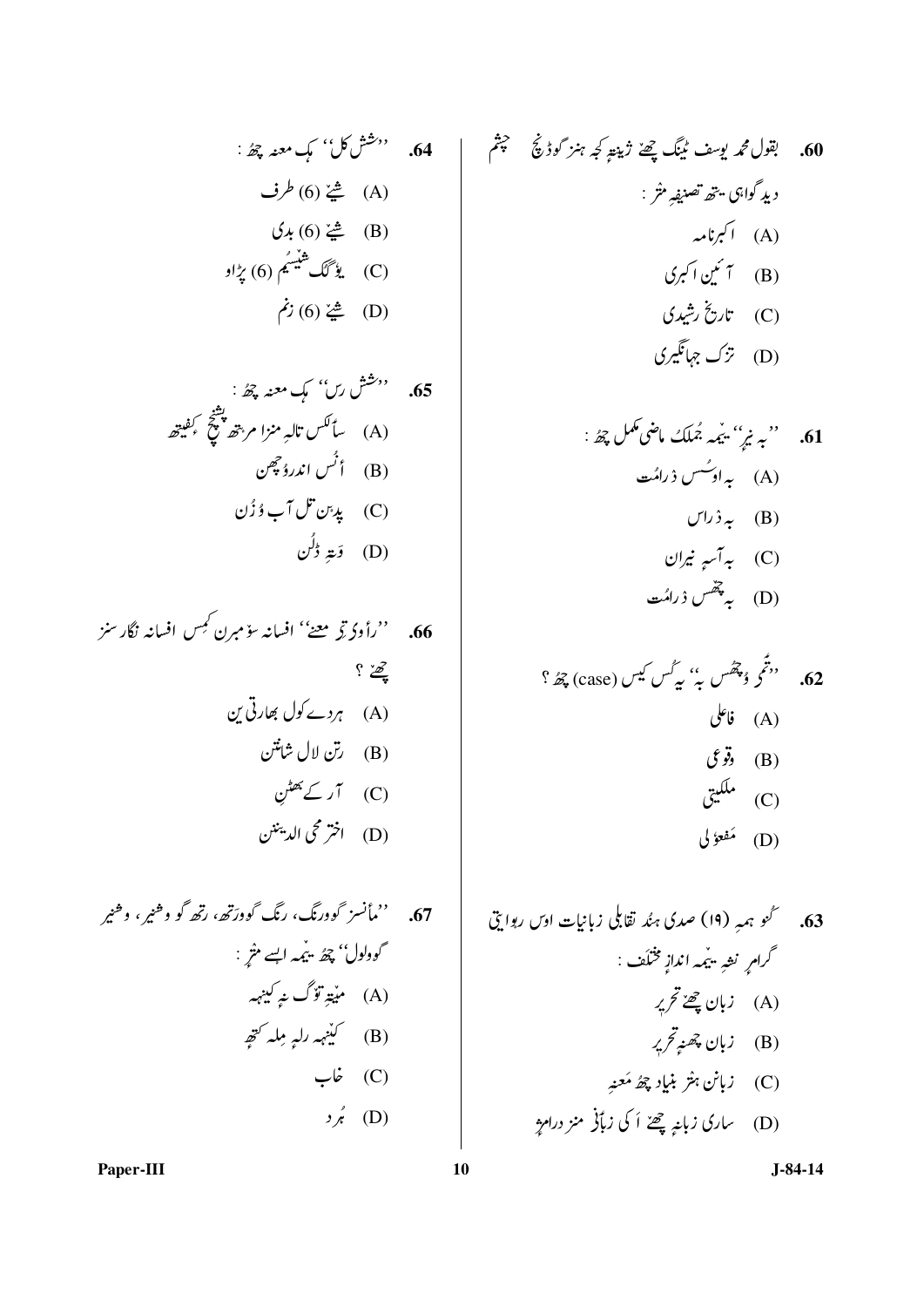(A) مجاوره

(B) کہاوتھ

 $\tilde{\tilde{c}}^{\mu}$  (C)

 $J\stackrel{\star}{\nu}$  (D)

.<br>74. ''ميون حيينَك سفر'' سفرنامه كمحر چھُ ليُوكَفت ؟

75. ''په گولاب کؤت خراب - به شراب چاًوٺُ'' په شعر

(A) غلام رسول نازكى ين

(B) مرزا عارفن

(C) امین کاملن

(D) على محمد لونن

كممند چۇ ؟

(A) محمود گامی <u>بن</u>

(B) دازمحمودن

(C) نعمه صاً بن

(D) لَكَيُرٌ شَعَر

69. 
$$
{}^{6}z^{2}
$$
 (6)  
\n(A)  ${}^{6}z^{3}$  (A)  
\n(B)  ${}^{6}z^{6}$  (B)  
\n(C)  ${}^{7}z^{7}$  (D)  
\n(D)  ${}^{7}z^{7}$  (E)  
\n(E)  ${}^{7}z^{7}$  (E)  
\n(E)  ${}^{7}z^{7}$  (E)  
\n(E)  ${}^{7}z^{7}$  (E)  
\n(E)  ${}^{7}z^{7}$  (E)  
\n(E)  ${}^{7}z^{7}$  (E)

$$
\mathcal{L} \dot{\gamma} \dot{\gamma} \cdot (D)
$$

کسڻ چئ<sup>1</sup>؟ (A) موہن لال آش (B) اوتارکرش رہبر  $\ddot{z}$  ,  $z_{\rm max}$  (C)

(A) بے ساختگی (B) تکلف (C) وو گھنے (D) نغمے

Paper-III

11